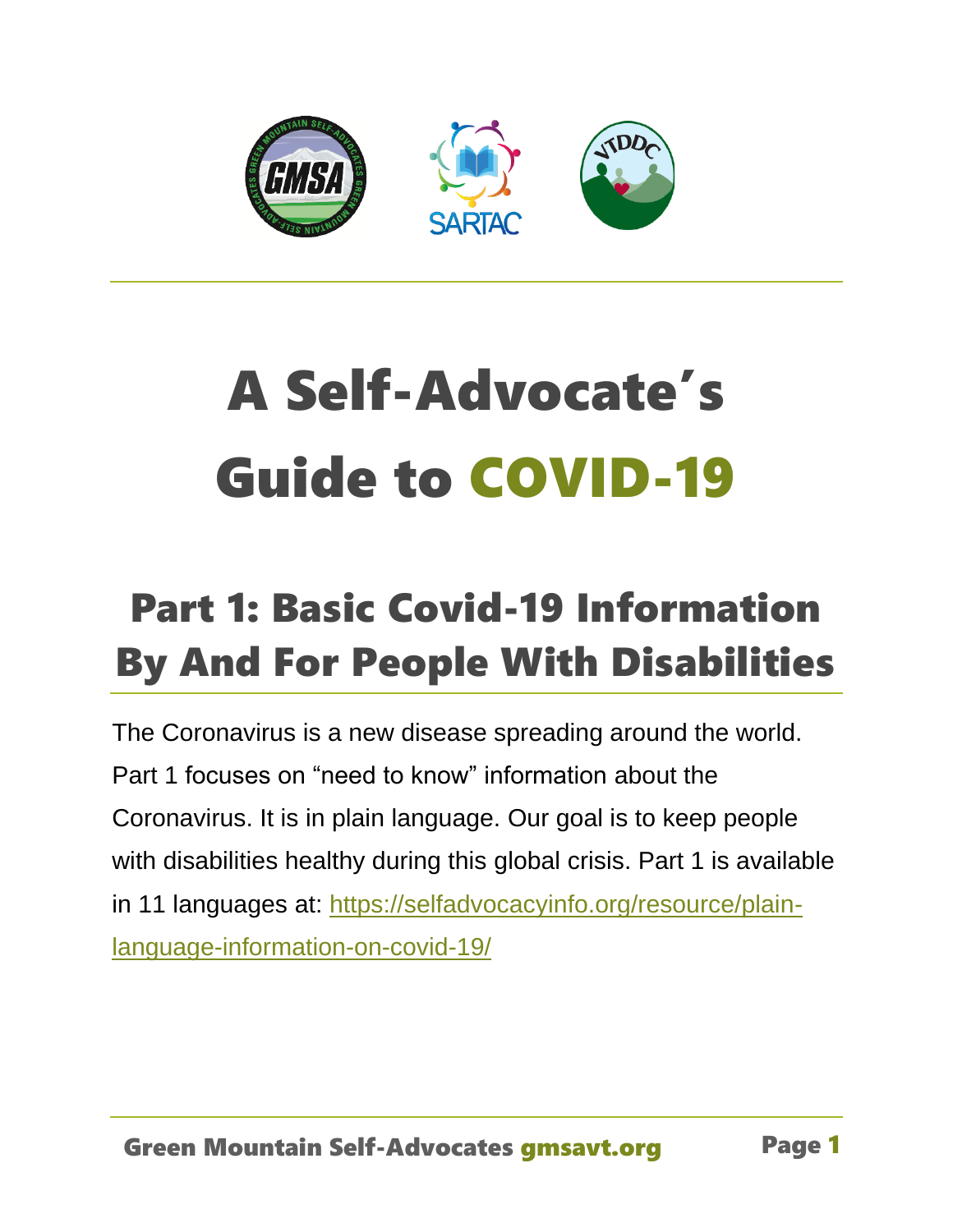# Basic Covid-19 Information By And For People With Disabilities

# **What is COVID-19?**

- It is a new illness spreading around the world.
- It's nickname is coronavirus.



#### **How do you get it?**



- Someone with COVID-19 gives you their germs.
- When they cough or sneeze, their germs get in the air, on you, and on things.



• Germs get into your body through your mouth, nose, and your eyes.

# **What happens if you have it?**



A fever of 100.4°F (38°C) or higher





Coughing **Hard time** breathing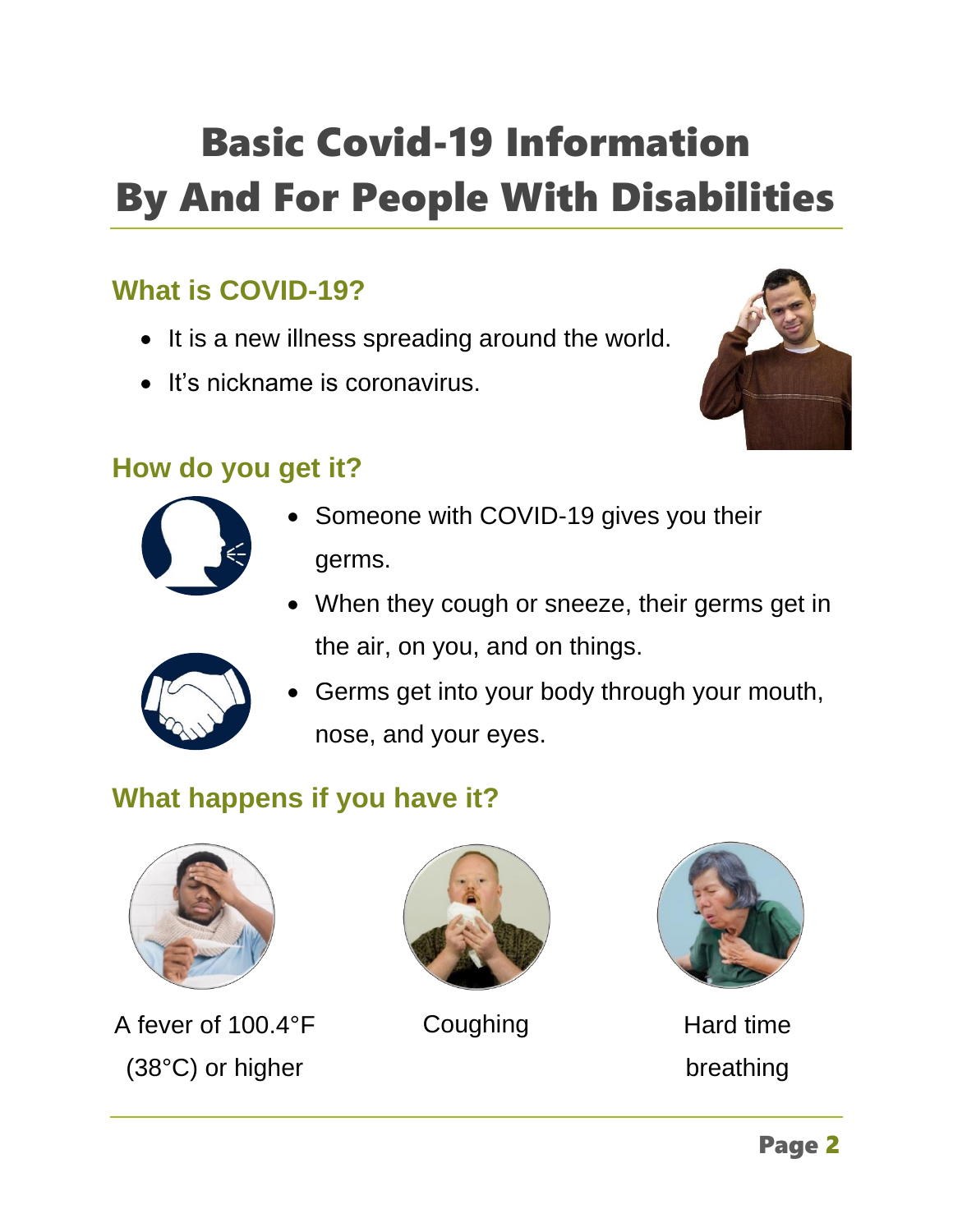**If these things happen to you, it does not mean you have coronavirus.** Lots of people get a fever or cough. You could just have a cold or the flu.

#### **If I am sick, when should I call a doctor?**



- If you have a cough or fever, call your doctor.
- Do not go to your doctor's office unless your doctor tells you to.
- If you get services tell your case manager and support staff that you feel sick.

#### **Call your doctor, do not go to the office.**

# **How sick do you get?**



- Most people do not get very sick. It is like having a cold or the flu.
- Some people get very sick and need to go to the hospital. Older people and people with disabilities are more likely to get very sick.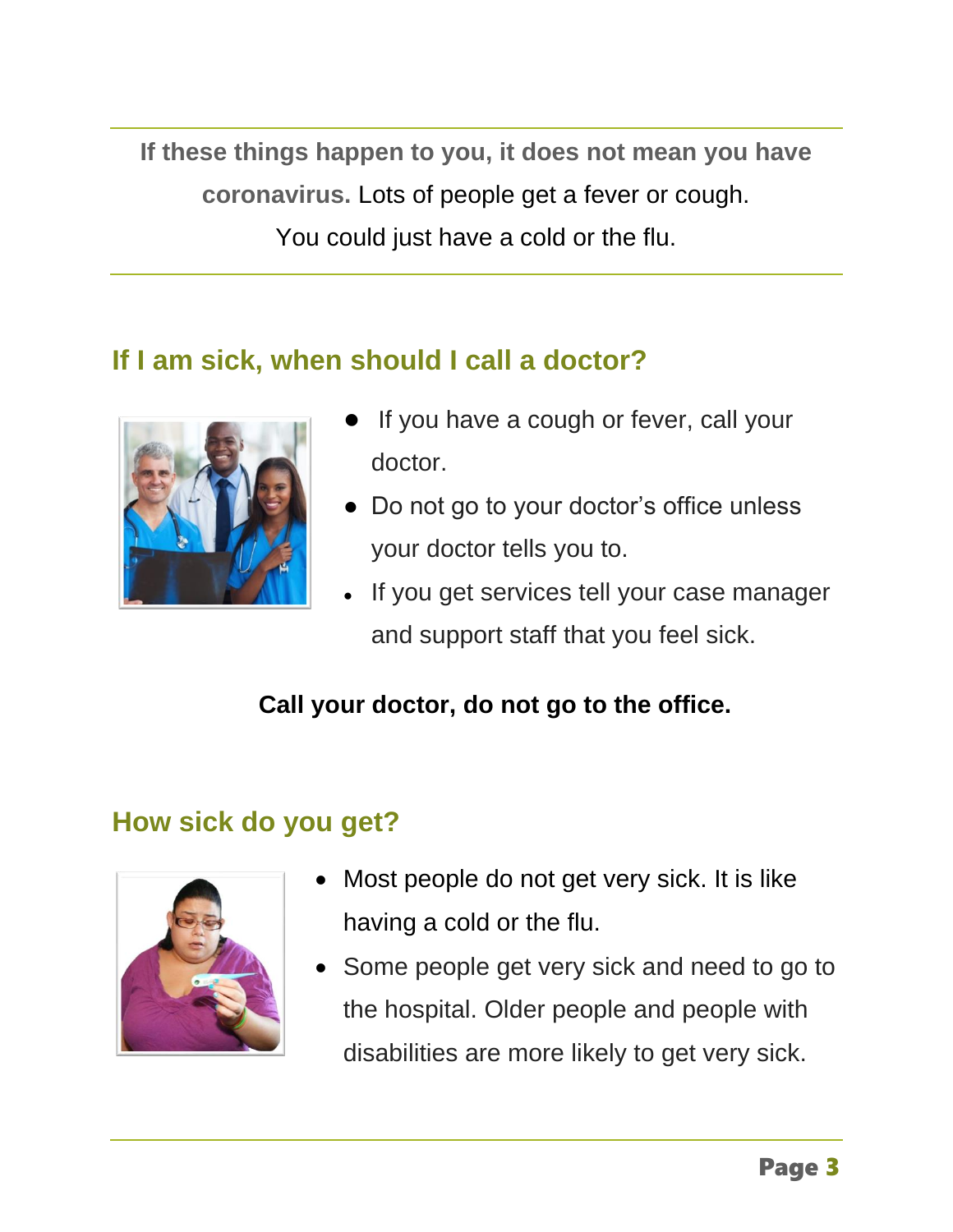# **How can I stay healthy, or not get it?**

#### **Wash your hands.**



- Use lots of soap and water.
- Wash for at least 20 seconds. If it helps, count to 20.
- Wash after using the bathroom or being in public (like going to a store).
- If soap and water are not available, use hand sanitizer. Know that washing well with soap and water is still better.



#### **Cough or Sneeze into your elbow.**



Coughing and sneezing into your elbow stops germs from going into the air and onto your hands.

#### **Try not to touch your face**



- Do not rub your eyes.
- Do not touch your mouth.
- Do not touch your nose.

Remember, this is how germs get in your body.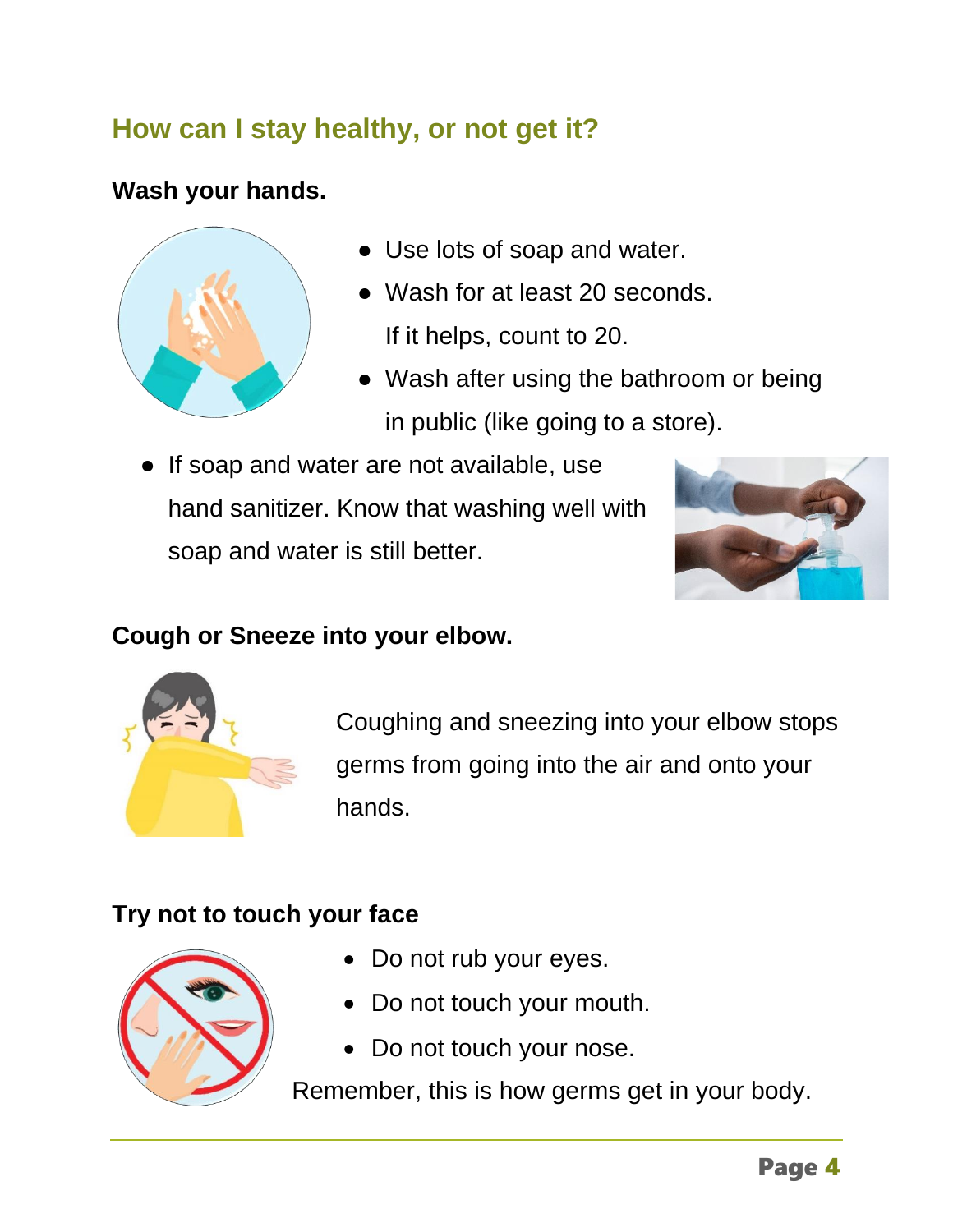

**If you have to touch your face, do it with a tissue or in the shower.**

#### **Try to keep your hands busy:**



- Tap your knee.
- Use a fidget spinner.
- Use hand sanitizer.
- Doodle.
- Squeezing a stress ball.
- Play a game on your device.

#### **If I am sick, what should I do?**

Call your doctor. Do NOT go to a hospital or Urgent Care.





Stay Home Use tissues, then throw them away



Avoid contact with others



Keep objects and surfaces clean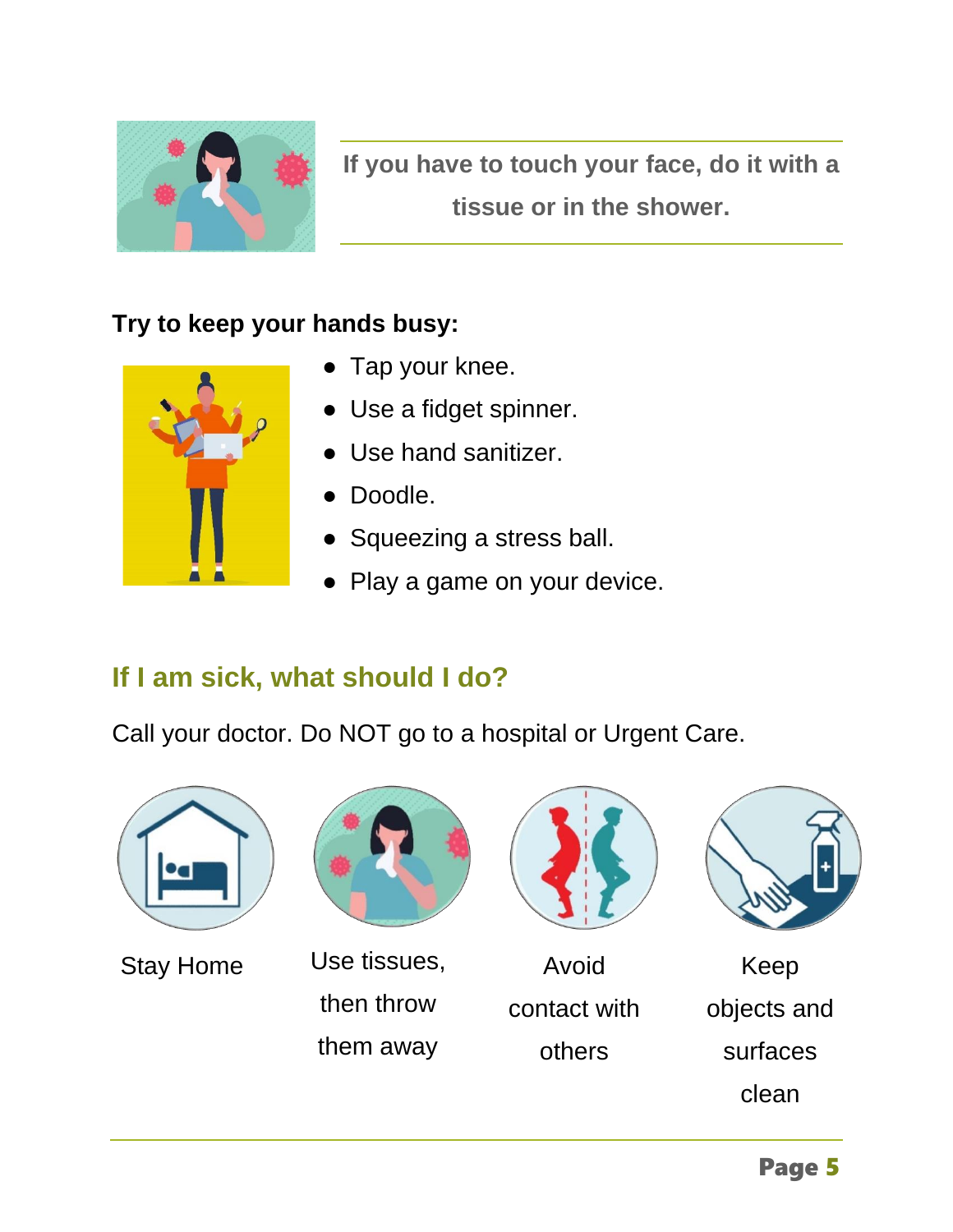**Call your doctor again if you are getting worse.** Call back if you are having trouble breathing. Do what your doctor says.

# **If my staff person is sick, what should I do?**

- Doctors say if you are sick stay home. Do not got to work. A sick staff person should stay home until they are well.
- Tell your team. Tell your case manager.



# **What do I do if someone I live with gets sick?**

Someone else living in your home could get coronavirus or think they have these germs in their body.



- Stay away from the sick person. And try to stay at least 6 feet (2 meters) away from places where the sick person has been.
- Keep washing your hands well.

**Call your case manager.** A plan will be made to keep you apart from the sick person. You should still call and send notes to them.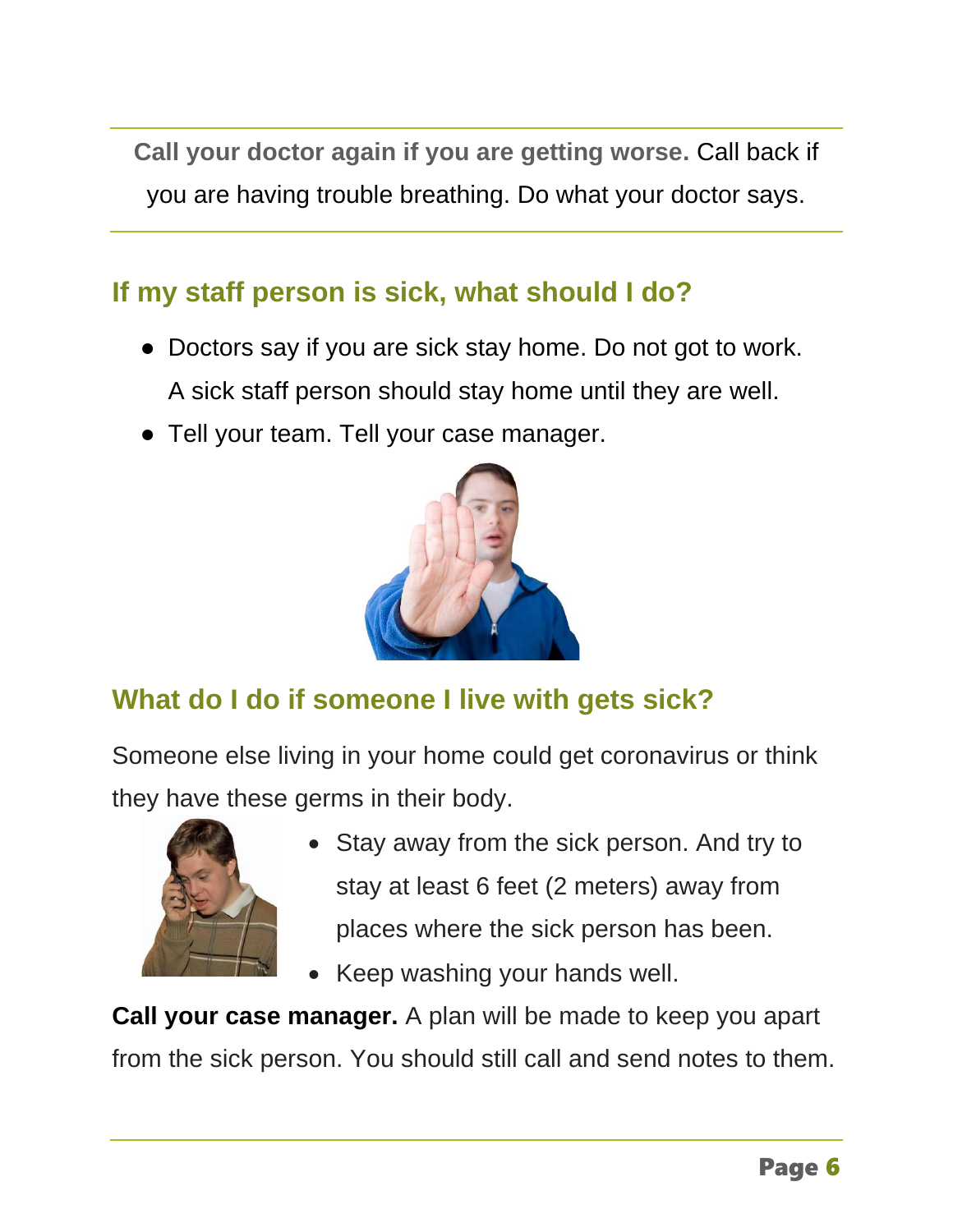# **How do I say hello to my friends?**



- No handshaking.
- No hugging.
- No fist bumps.
- Smile, video chat, text, call, message

# **You should stay home most of the time.**

Many places have Stay-at-Home orders from their Governors. Most of these orders says you can only leave your house to:



- walk, exercise
- get groceries or medicine
- work if you are needed
- go to a doctor's appointment
- get take-out food

# **If you MUST go out in public:**



- Wash your hands before and after.
- Stay 6 feet (2 meters) apart from other people.
- Wear a face mask that covers your nose and mouth when near people.

This change is only for a while. The Governor will tell us when the Stay-At-Home order is over.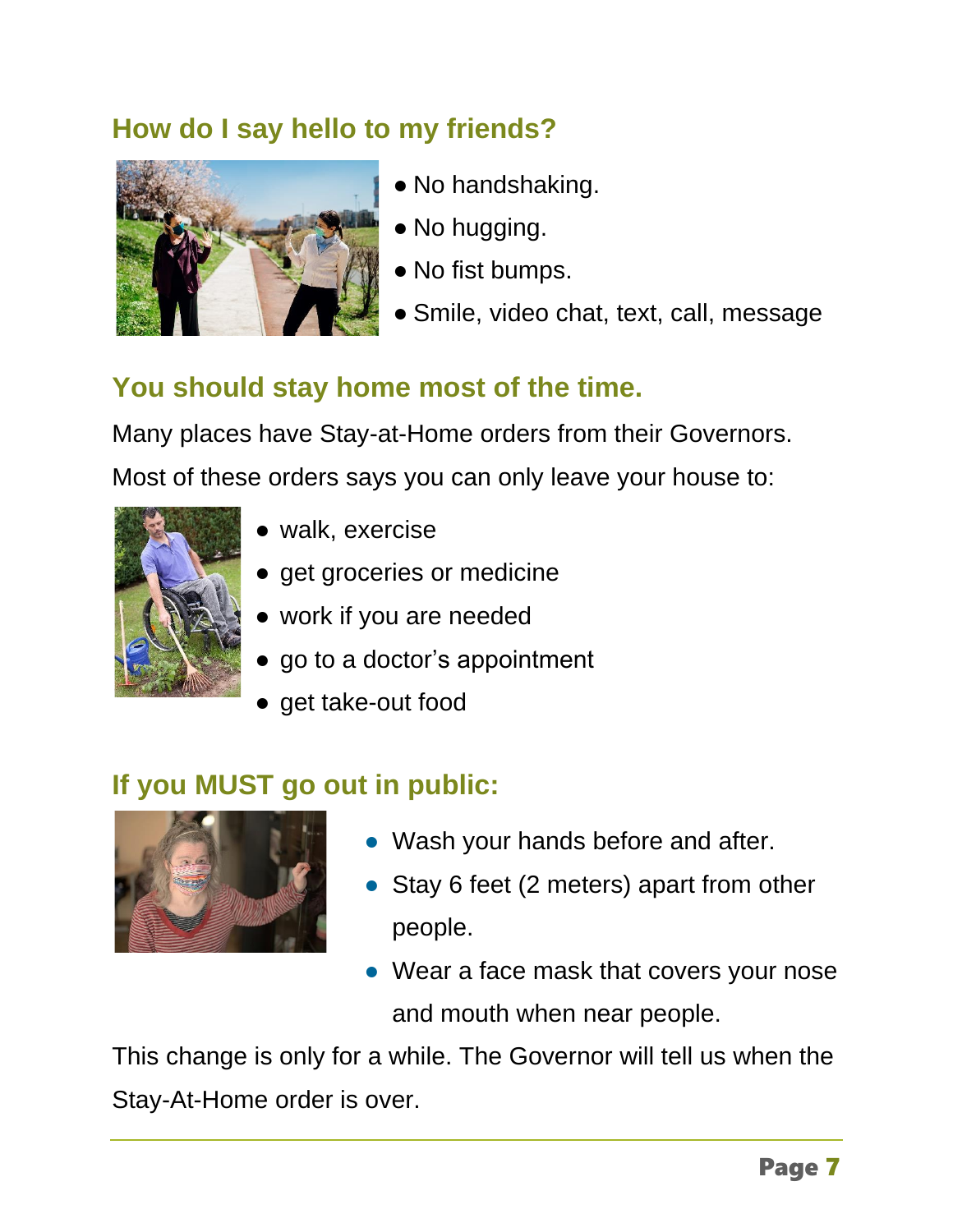# **Why is it important to do all of this?**



- You do not want your grandparents to get sick, do you?
- Some people with disabilities get sick really easily. You would feel awful if you got your friends or family sick.

# **Is there a shot to get, so I do not get sick?**

No. There is not a shot or vaccine to stop the coronavirus.

#### **Is there a medicine?**



- There is no medicine for COVID-19.
- Take medicine used when you have a cold or flu.
- Drink lots of water. Get plenty of rest.

# **What do I say to my friends if they get scared?**

Talk to someone you trust. You can show them this booklet for ideas on what to do.



#### **I have a job. I am worried about missing work.**



- When there is a Stay-at-Home order in your town many people will not be working. Some will be working from home.
- You need to keep in touch with your job.